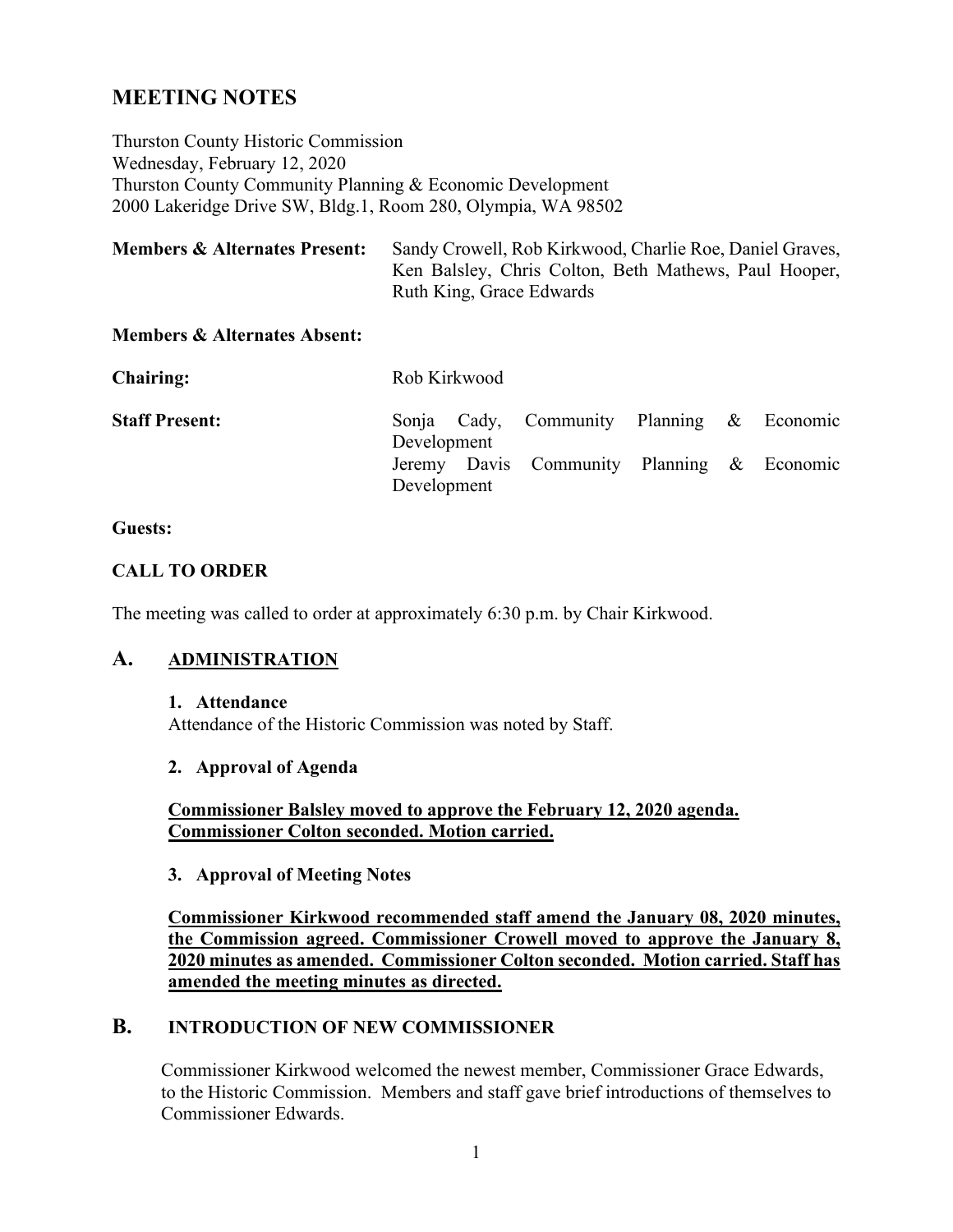### **C. STRONG HOUSE APPLICATION REVIEW**

Commissioner Kirkwood updated the Commission that he formed a sub-committee of himself and Commissioners Colton and Balsley to review the Strong House application and look at the building. They determined the additional building being applied for would have no impact to the historic status of the property and recommend approval.

### **Commissioner Balsley made a motion to approve the application. Commissioner Colton seconded. Motion carried.**

### **D. HISTORIC COMMISSION BINDERS**

Staff had been directed by Commissioner Kirkwood to create informational binders for each Commission member that describe the roles of the Historic Commission, as well as rules and procedures.

Commissioner Kirkwood suggested setting aside 10 minutes each meeting to discuss a specific set of duties to keep the Commission up to speed. He will send each month's topic to staff prior to the meeting to be forwarded to the rest of the Commission.

# **E. CLG GRANT FUNDING FOR A BASIC INVENTORY OF HISTORIC BUILDINGS**

Commissioner Mathews informed the Commission that midcentury properties for Thurston County have not been inventoried because the last survey was done in 1985. Initially, Commissioner Mathews was interested in applying for a CLG grant to hire an expert to do an historical property inventory survey of Thurston County. She now believes it makes more sense to step back and hire an expert to update the Thurston County historic register. Staff informed the Commission that a specific project and cost estimate would need to be brought to the March 11, 2020 meeting for the County to have enough time to process and authorize the grant application before the April 24<sup>th</sup> due date. Mr. Davis offered to assist with the grant process and providing staff hours information.

**Commissioner Balsley made a motion to create a sub-committee to write a grant. Commissioner Crowell seconded. Commissioner Balsley called for question. Motion carried. The Subcommittee will be Commissioners Mathews, Colton and Graves.**

# **F. HISTORIC JOURNAL**

Commissioners Kirkwood and Roe attended the Historic Journal meeting. Commissioner Roe informed the group of a potential proposal to request Thurston County fund the entire printing costs.